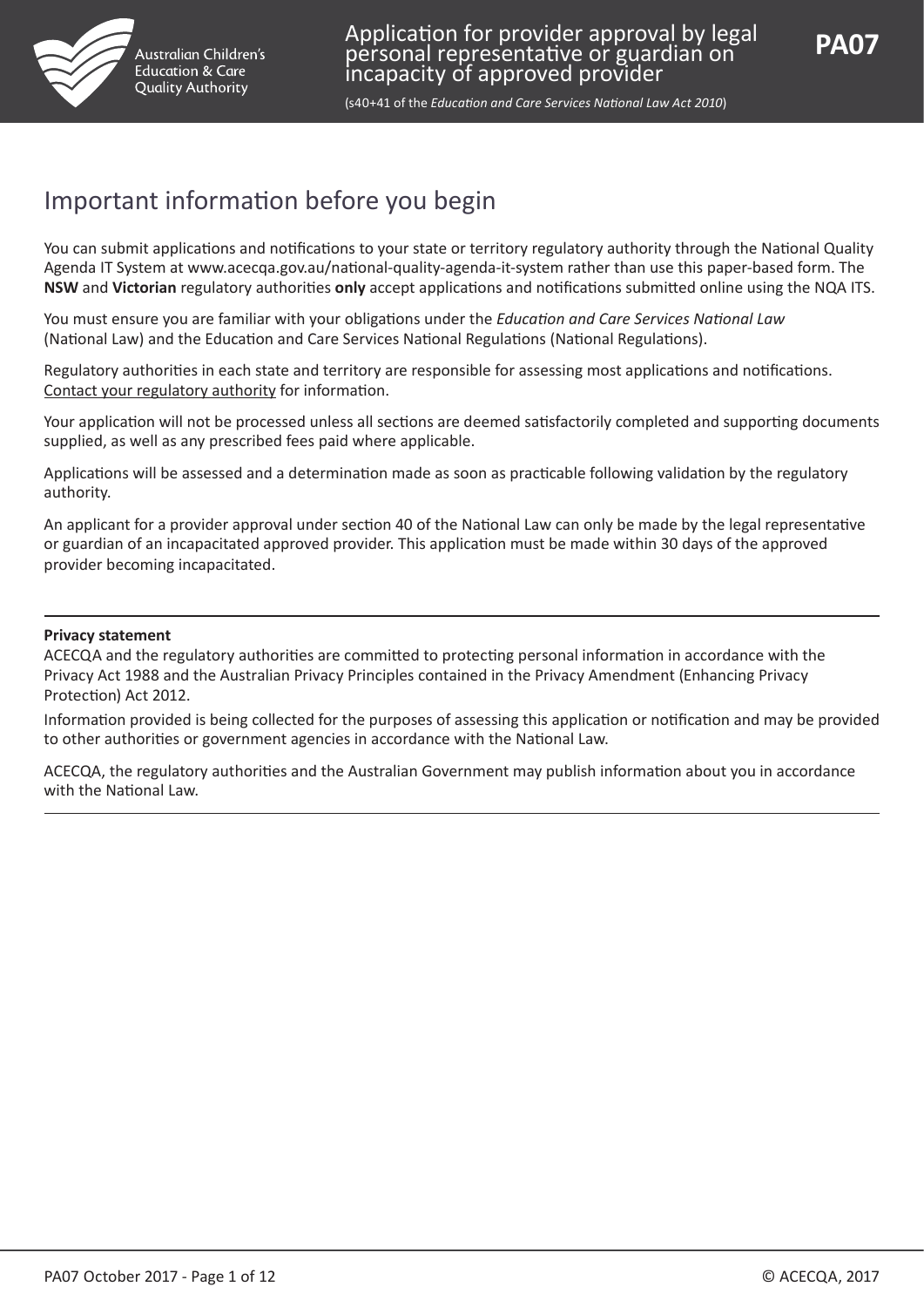

## Part A: **Entity and management type**

| 1. | Please select one of the following:                                                                                                                                 | Guardian of incapacitated Approved Provider                                                                                                                                                                                                                                                                                                                                                                                   |
|----|---------------------------------------------------------------------------------------------------------------------------------------------------------------------|-------------------------------------------------------------------------------------------------------------------------------------------------------------------------------------------------------------------------------------------------------------------------------------------------------------------------------------------------------------------------------------------------------------------------------|
|    |                                                                                                                                                                     | Legal personal representative of incapacitated Approved Provider                                                                                                                                                                                                                                                                                                                                                              |
| 2. | Are there multiple applicants<br>applying for provider approval?                                                                                                    | Please answer the following for one applicant and on a separate<br>Yes $\blacktriangleright$<br>sheet of paper attach the same information for all other applicants.<br>No                                                                                                                                                                                                                                                    |
| з. | What is your legal entity type?                                                                                                                                     | Company                                                                                                                                                                                                                                                                                                                                                                                                                       |
|    | Note: One selection allowed.<br>The type of legal or social entity<br>responsible for managing the<br>delivery of an early childhood<br>education and care service. | Sole proprietor<br>Partnership<br>Incorporated entity/body<br>Unincorporated entity/body<br>Registered co-operative<br>Commonwealth Government<br><b>State/Territory Government</b><br>Local Government<br><b>Educational institution</b><br>A parents' and citizens' association formed under Chapter 7 of the Education<br>(General Provisions) Act 2006 of Queensland (an eligible association)<br>Other (please specify): |
| 4. | What best describes your<br>management type?<br>Note: One selection allowed, see<br>description over page.                                                          | Private not for profit community managed<br>Private not for profit other organisations<br>State/Territory and Local Government managed<br>Private for profit<br><b>State/Territory Government schools</b><br>Independent schools<br>Catholic schools<br>Other (please specify):                                                                                                                                               |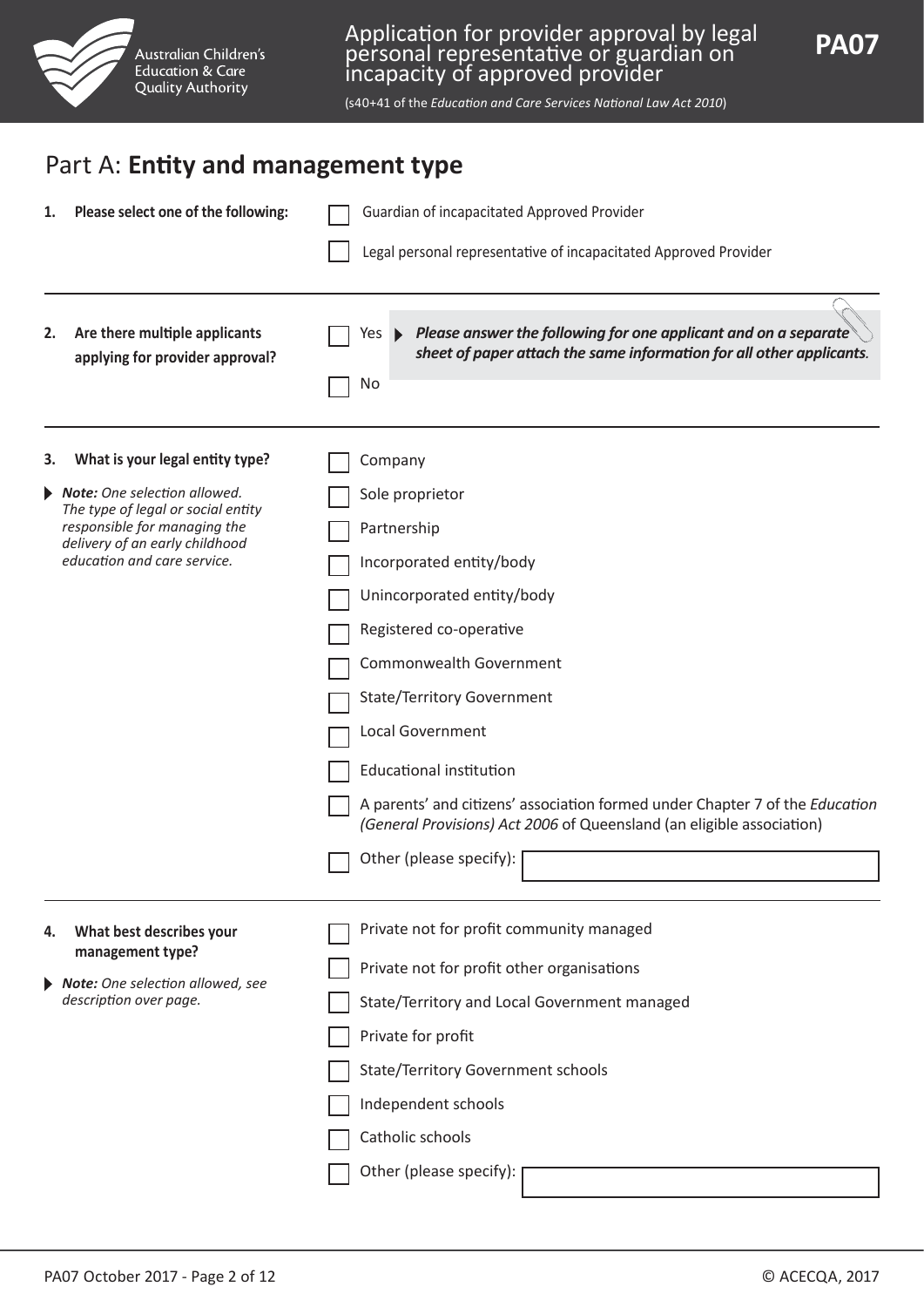

#### *Part A: Entity and management type - continued*

### Further information on management type

**Private not for profit - community managed:** Includes services that are managed by organisations based in the community through a membership made up of community members (e.g. the parents). The membership elects a management committee and the committee is accountable to the membership. No profit is distributed to the management committee or the members, any surplus funds are redirected to the service.

**Private not for profit - other organisations:** Include services that are managed by non-profit organisations such as charity organisations, consortium of charity organisations and church groups. Excludes Independent and Catholic schools.

**State and Territory and Local Government managed:** Include services that are managed by the State, Territory or Local Government. Excludes State and Territory Government schools

**Private for profit:** Includes for-profit services provided or managed by a company or private individual.

**State and Territory Government schools:** Schools that are funded and managed by the respective State Government.

**Independent schools:** Includes non-government schools that are governed, managed and accountable at the level of the individual school and are not affiliated with the diocesan Catholic Department of Education.

**Catholic schools:** Schools affiliated with the diocesan Catholic Department of Education. Catholic schools, as with other classes of non-government schools, receive funding from the Commonwealth Government.

**Other** (e.g. employer sponsored services)

## Part B: **Current approved provider details**

| 5. | Please complete the following<br>in relation to the current<br>approved provider: | Legal entity name:    |  |
|----|-----------------------------------------------------------------------------------|-----------------------|--|
|    |                                                                                   | Trading name:         |  |
|    |                                                                                   | Provider approval no: |  |
|    |                                                                                   |                       |  |

**6. Please provide details of the nature of the approved provider's incapacity:** 

**7. Please attach evidence to confirm the applicant is the guardian or legal personal representative of the approved provider.**



- **For applications made by individuals continue to Part B**
- **For applications made by non-individuals go to Part C**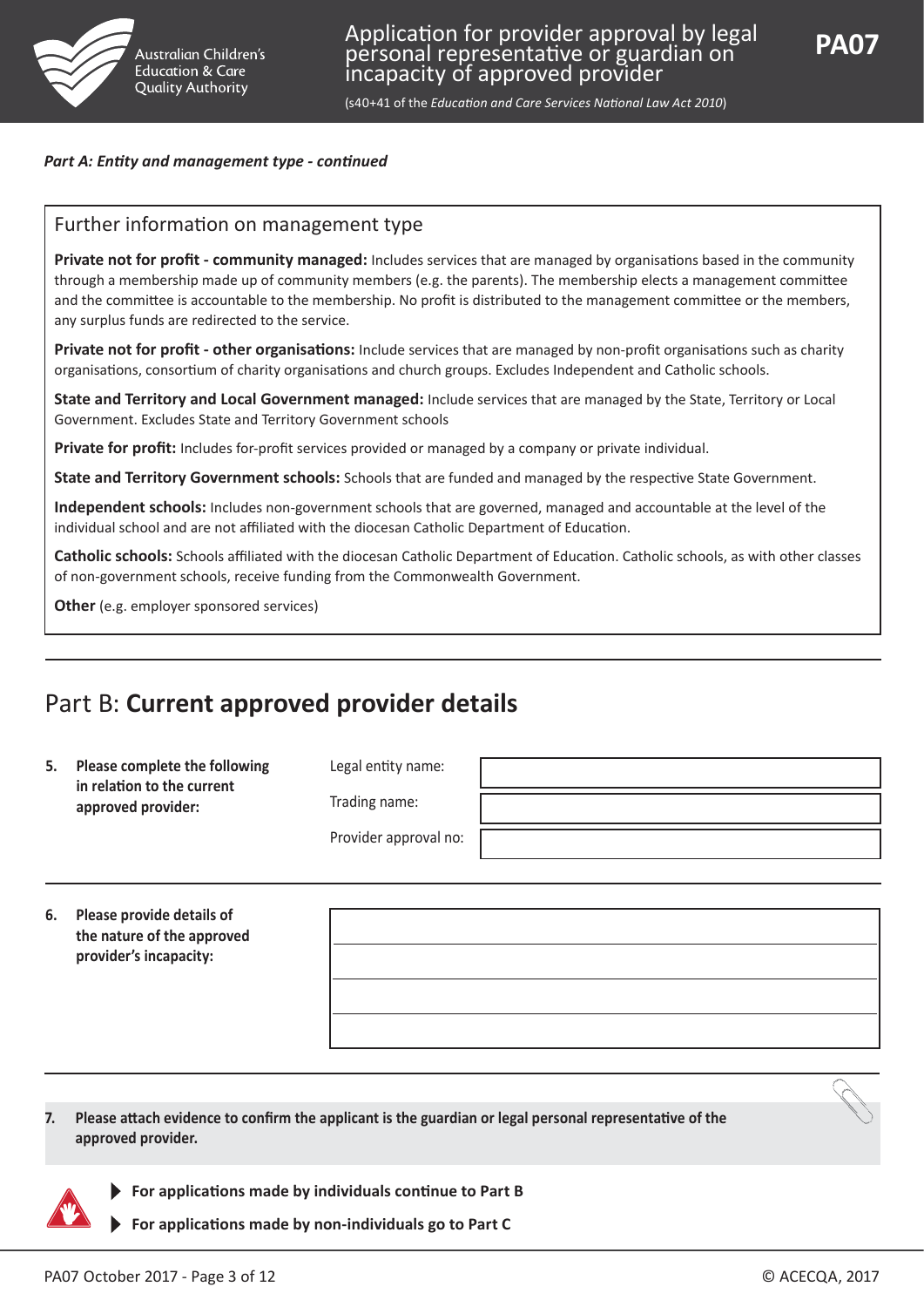

## Part C: **Applications made by individuals**

| 8. | Please complete the following:     | Title:<br>First name:<br>Middle name:<br>Last name:<br>Date of birth:<br>Place of birth:<br>DD/MM/YYYY |
|----|------------------------------------|--------------------------------------------------------------------------------------------------------|
| 9. | ABN:                               |                                                                                                        |
|    | 10. Business trading name:         |                                                                                                        |
|    | 11. Please complete the following: | Phone<br>number:<br>Mobile<br>number:<br>Fax number:<br>Email:                                         |
|    | 12. Residential address:           | Address line 1:<br>Address line 2:<br>Suburb/Town:<br>State/Territory:<br>Postcode:                    |
|    | 13. Postal address:                | As above<br>Address line 1:<br>Address line 2:<br>Suburb/Town:<br>State/Territory:<br>Postcode:        |
|    | 14. Are you a trustee?             | Yes > Please provide the following details of the trust:<br>Name:<br>ABN:<br>No                        |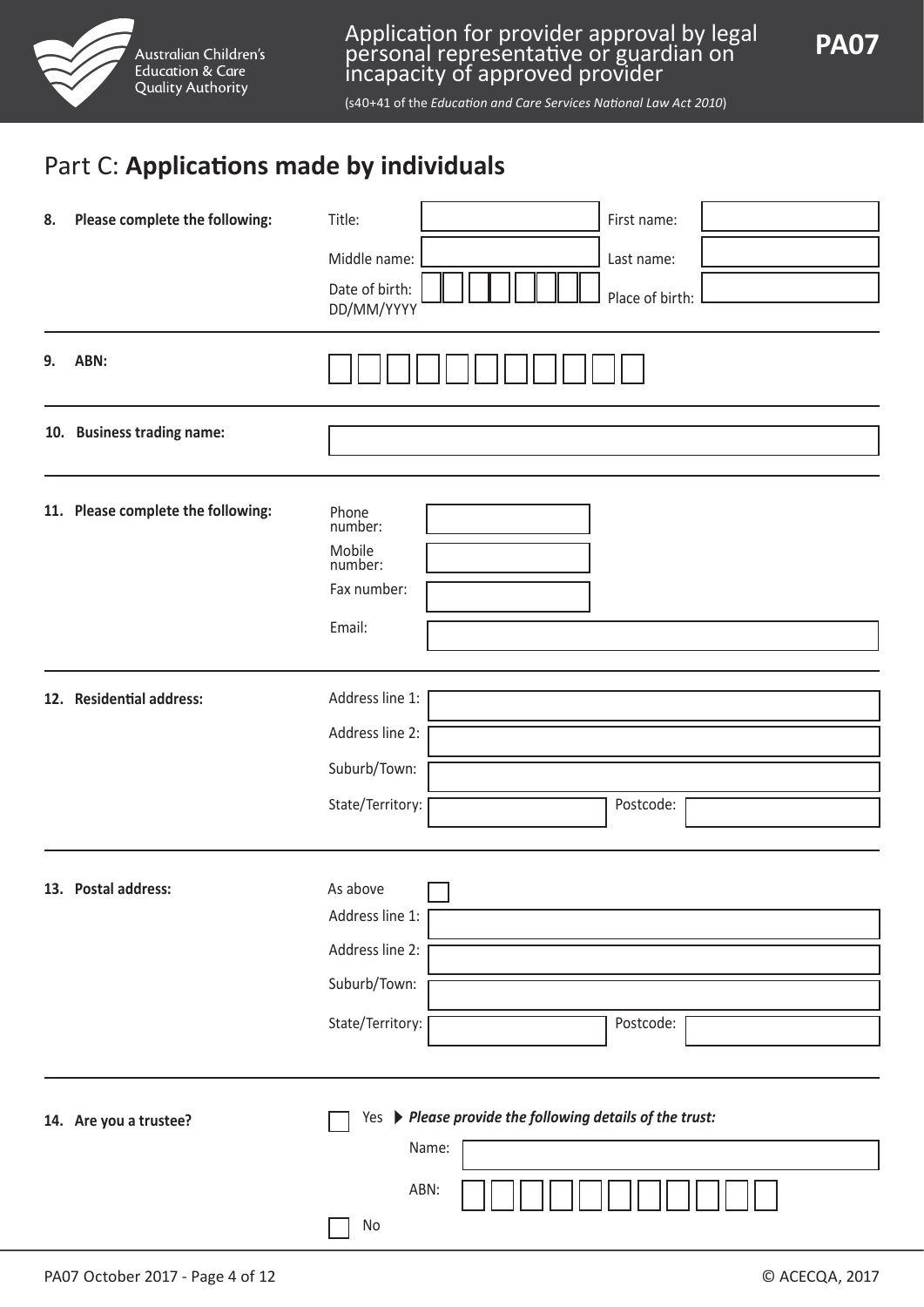



(s40+41 of the *Education and Care Services National Law Act 2010*)

#### *Part C: Applications made by individuals - continued*

**15. Please complete a Declaration of Fitness and Propriety (PA02) for the applicant and attach it to this application.**

#### **16. What is the proposed duration of the provider approval?**

◆ **Note**: This period cannot exceed 6 **6 Go to Part E** *months. This may be extended for a further period of not more than 6 months at the discretion of the Regulatory Authority.*



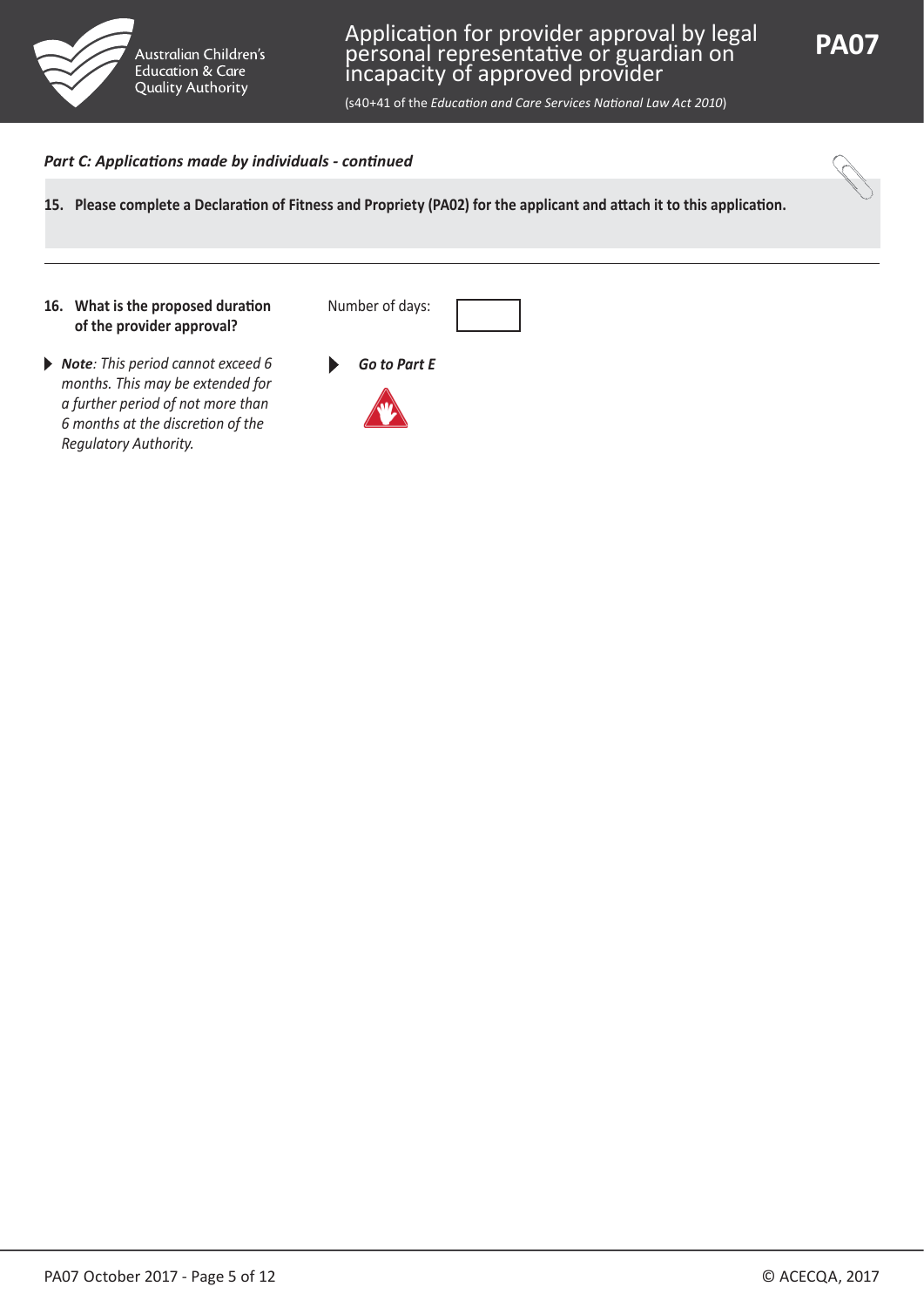

# Part D: **Applications made by non-individuals**

| 17. Legal entity name:                                         |                                                                                                 |  |  |
|----------------------------------------------------------------|-------------------------------------------------------------------------------------------------|--|--|
| 18. Business trading name:                                     |                                                                                                 |  |  |
| 19. ABN:                                                       |                                                                                                 |  |  |
| 20. ACN (if applicable):                                       |                                                                                                 |  |  |
| 21. What is the proposed duration<br>of the provider approval? | Number of days:                                                                                 |  |  |
| Note: This period cannot exceed<br>6 months.                   |                                                                                                 |  |  |
| 22. Street address of the<br>applicant's principal office:     | Address line 1:<br>Address line 2:<br>Suburb/Town:<br>State/Territory:<br>Postcode:             |  |  |
| 23. Postal address of the applicant:                           | As above<br>Address line 1:<br>Address line 2:<br>Suburb/Town:<br>Postcode:<br>State/Territory: |  |  |
| 24. Please complete the following:                             | Phone<br>number:<br>Mobile<br>number:<br>Fax number:<br>Email:                                  |  |  |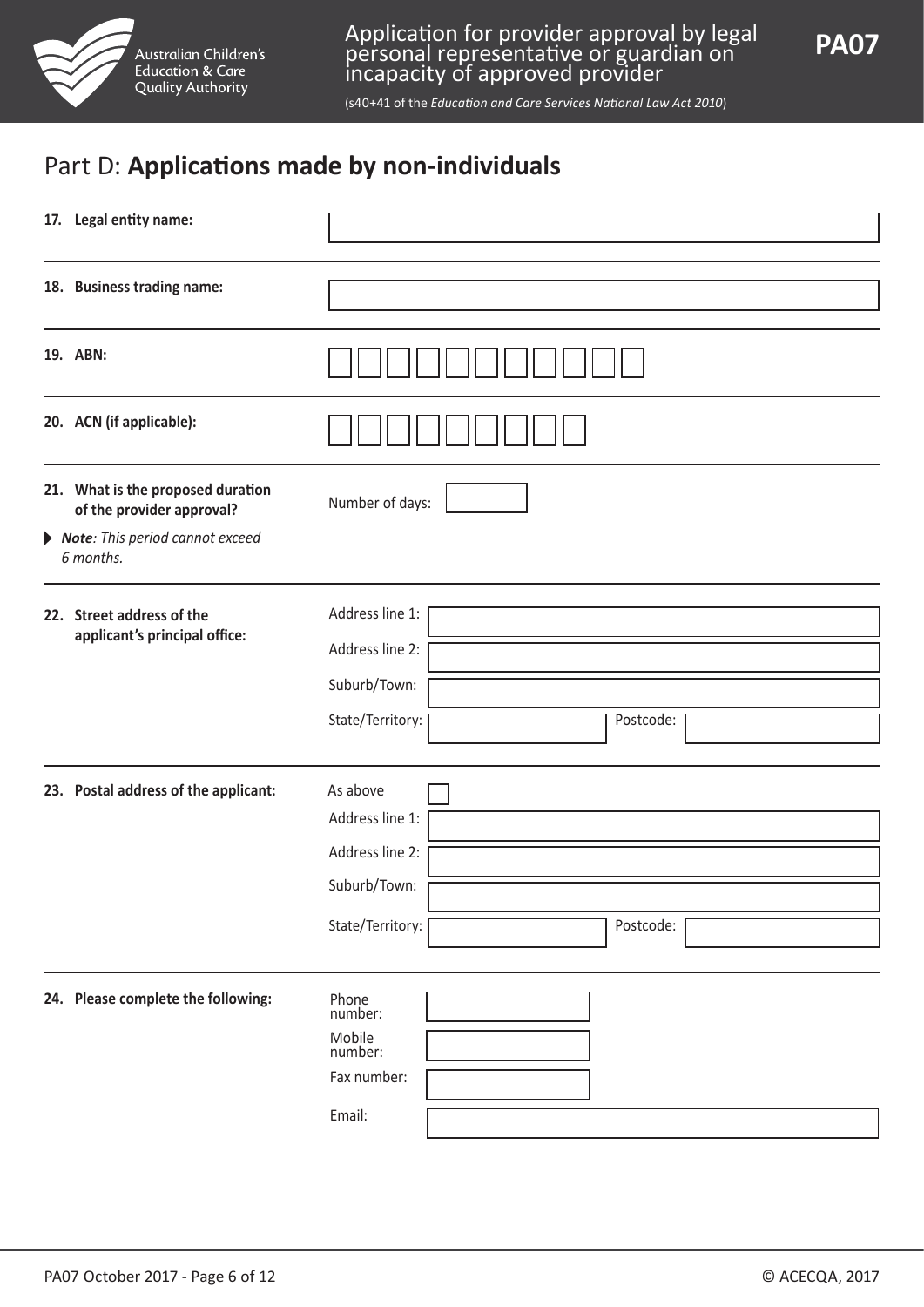

(s40+41 of the *Education and Care Services National Law Act 2010*)

#### *Part D: Applications made by non-individuals - continued*

| 25. Are you a trustee?                                               | Yes | $\blacktriangleright$ Please provide the following details of the trust:                                                                                                                                                                                                                                                                                 |
|----------------------------------------------------------------------|-----|----------------------------------------------------------------------------------------------------------------------------------------------------------------------------------------------------------------------------------------------------------------------------------------------------------------------------------------------------------|
|                                                                      |     | Name:                                                                                                                                                                                                                                                                                                                                                    |
|                                                                      | Νo  | ABN:                                                                                                                                                                                                                                                                                                                                                     |
| applicant is a trustee, please also provide a copy of the trust deed |     | 26. Please attach documentary evidence of the legal status of the applicant and its constitution. In addition, if the                                                                                                                                                                                                                                    |
| For example:                                                         |     |                                                                                                                                                                                                                                                                                                                                                          |
| Australian Company Number (report must not be older than 6 months).  |     | If a company, a Certificate of Incorporation or Registration; and a Company Extract Report from the Australian<br>Securities and Investments Commission, containing the names and addresses of directors and secretary, and the                                                                                                                          |
| If a partnership, the deed of partnership.                           |     |                                                                                                                                                                                                                                                                                                                                                          |
| applicable).                                                         |     | If an incorporated entity/body, a Certificate of Incorporation; Rules/Constitution of Association; a copy of<br>the Annual General Meeting Minutes that includes a list of elected office bearers; and a Letters Patent (where                                                                                                                           |
| activities of the Society.                                           |     | If a registered co-operative, a list of directors with addresses and occupations; a certified copy of the rules<br>as registered; a Certificate of Incorporation; the name of the Auditor and Solicitor for the Society (excluding<br>Victorian child care services); and the name of the person appointed by the Board who is responsible for the daily |
|                                                                      |     | If a Local Government, an extract of the relevant legislation concerning use of the common seal; a copy of any<br>other legislation or resolution which sets the manner in which the Council can enter into contracts.                                                                                                                                   |
|                                                                      |     |                                                                                                                                                                                                                                                                                                                                                          |
| 27. Has the applicant ever been<br>declared insolvent?               | Yes | Please provide details:                                                                                                                                                                                                                                                                                                                                  |
|                                                                      |     |                                                                                                                                                                                                                                                                                                                                                          |
|                                                                      |     |                                                                                                                                                                                                                                                                                                                                                          |
|                                                                      |     |                                                                                                                                                                                                                                                                                                                                                          |
|                                                                      |     |                                                                                                                                                                                                                                                                                                                                                          |
|                                                                      |     |                                                                                                                                                                                                                                                                                                                                                          |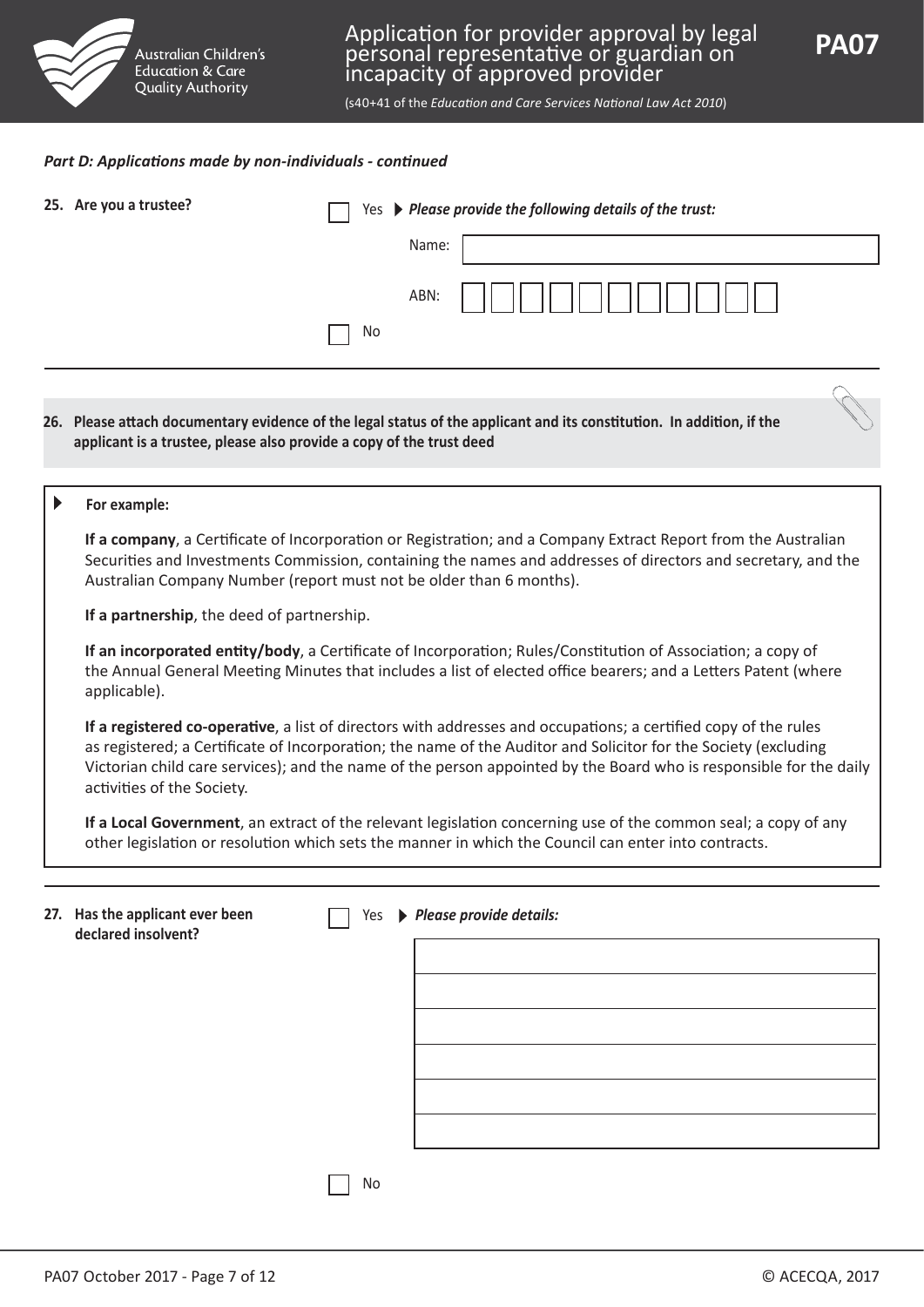



(s40+41 of the *Education and Care Services National Law Act 2010*)

#### *Part D: Applications made by non-individuals - continued*

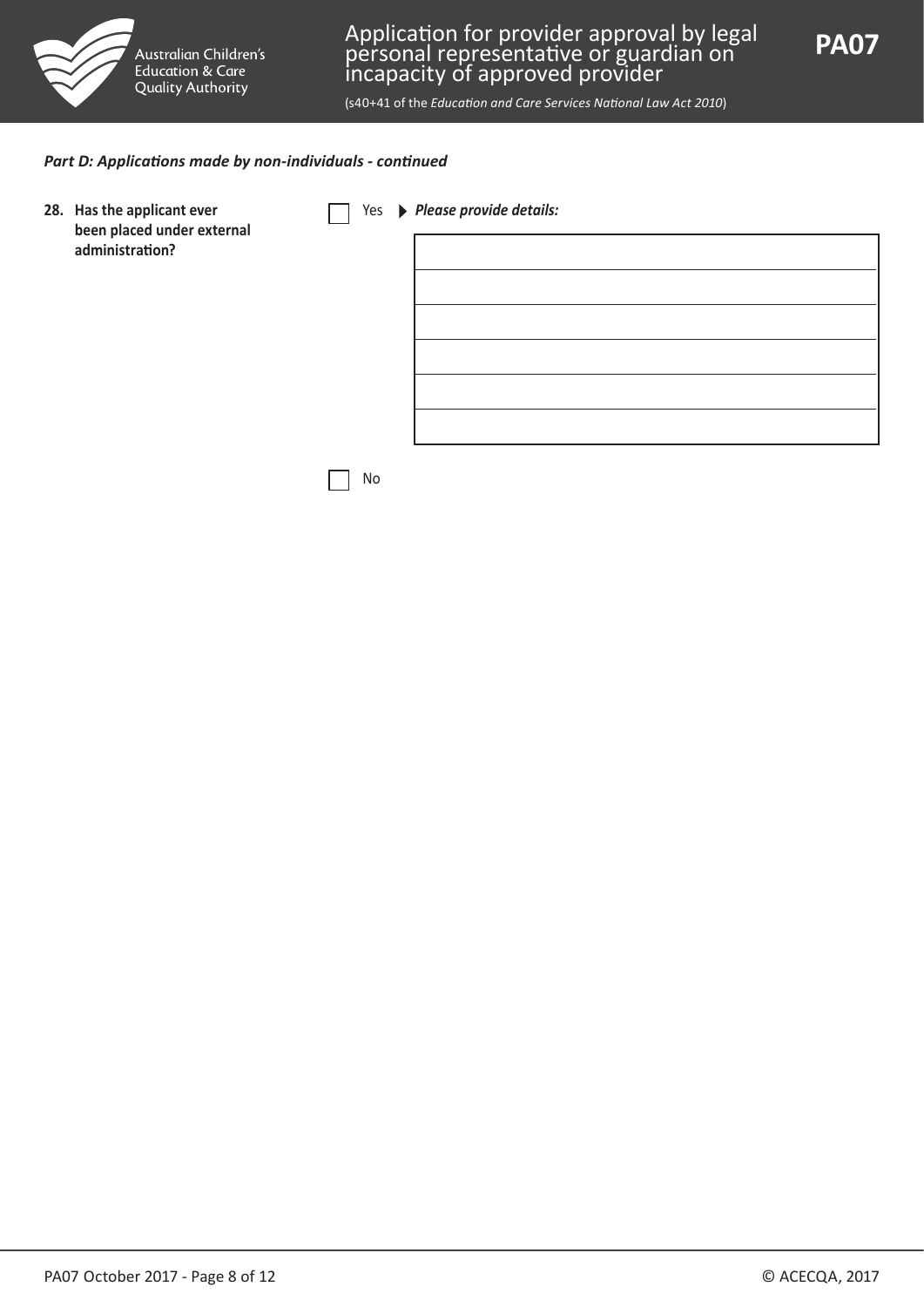

#### *Part D: Applications made by non-individuals - continued*

**29. Each individual who will be "a person with management or control" of an education and care service must also complete a Declaration of Fitness and Propriety (PA02) and attach with this application.**

Under the Law, a person with management or control means:

- **a.** If the Provider or intended Provider of the service is a body corporate, an officer of the body corporate within the meaning of the *Corporations Act 2001 of the Commonwealth* who is responsible for managing the delivery of the education and care service; or
- **b.** if the Provider of the service is an eligible association, each member of the executive committee of the association who has the responsibility, alone or with others, for managing the delivery of the education and care service; or
- **c.** if the Provider of the service is a partnership, each partner who has the responsibility, alone or with others, for managing the delivery of the education and care service; or
- **d.** in any other case, a person who has the responsibility, alone or with others, for managing the delivery of the education and care service.

#### **Please provide details for each of the individuals who will be a person with management or control of an education and care service under this provider approval and attach paper for further entries if required. Remember to attach all Declarations of Fitness and Propriety (PA02) for each of the listed individuals to this application.**

|           | Title | <b>First name</b> | <b>Middle name</b> | Last name | Position | D.O.B. | Place of birth | <b>Declaration</b> |
|-----------|-------|-------------------|--------------------|-----------|----------|--------|----------------|--------------------|
|           |       |                   |                    |           |          |        |                | attached?          |
| Person 1  |       |                   |                    |           |          |        |                |                    |
| Person 2  |       |                   |                    |           |          |        |                |                    |
| Person 3  |       |                   |                    |           |          |        |                |                    |
| Person 4  |       |                   |                    |           |          |        |                |                    |
| Person 5  |       |                   |                    |           |          |        |                |                    |
| Person 6  |       |                   |                    |           |          |        |                |                    |
| Person 7  |       |                   |                    |           |          |        |                |                    |
| Person 8  |       |                   |                    |           |          |        |                |                    |
| Person 9  |       |                   |                    |           |          |        |                |                    |
| Person 10 |       |                   |                    |           |          |        |                |                    |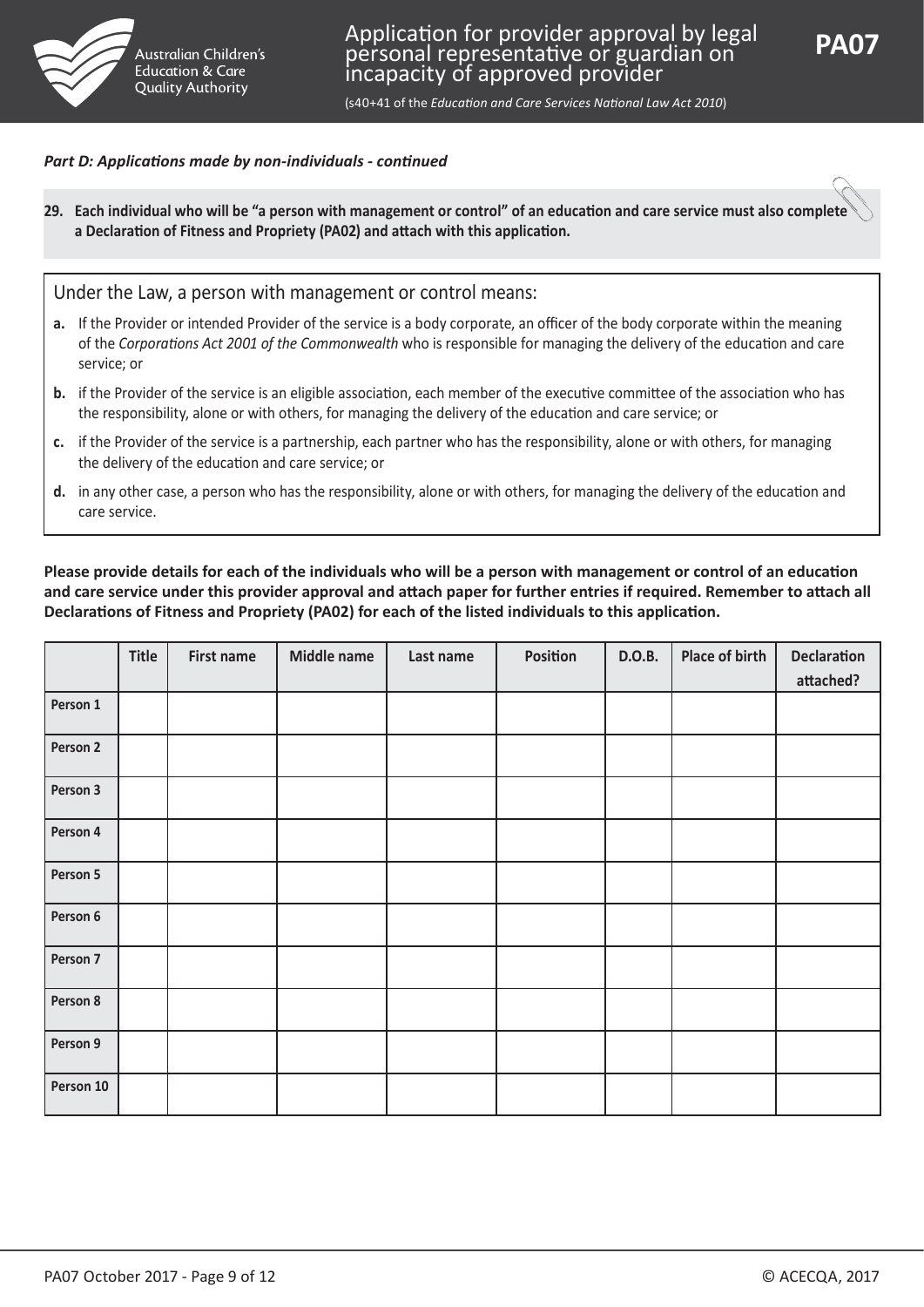



(s40+41 of the *Education and Care Services National Law Act 2010*)

#### *Part D: Applications made by non-individuals - continued*

| Name and contact details for<br>30.<br>this application:                                              | Title:               | First name:       |
|-------------------------------------------------------------------------------------------------------|----------------------|-------------------|
|                                                                                                       | Last name:           | Mobile<br>number: |
| Note: The contact for this<br>application must be an individual<br>who is authorised by the Applicant | Phone<br>number:     | Fax number:       |
| to act on their behalf with regard to<br>the details of this form.                                    | Email:               |                   |
|                                                                                                       |                      |                   |
|                                                                                                       | Postal address       |                   |
|                                                                                                       | Address line 1:      |                   |
|                                                                                                       | Address line 2:      |                   |
|                                                                                                       | Suburb/Town:         |                   |
|                                                                                                       | State/<br>Territory: | Postcode:         |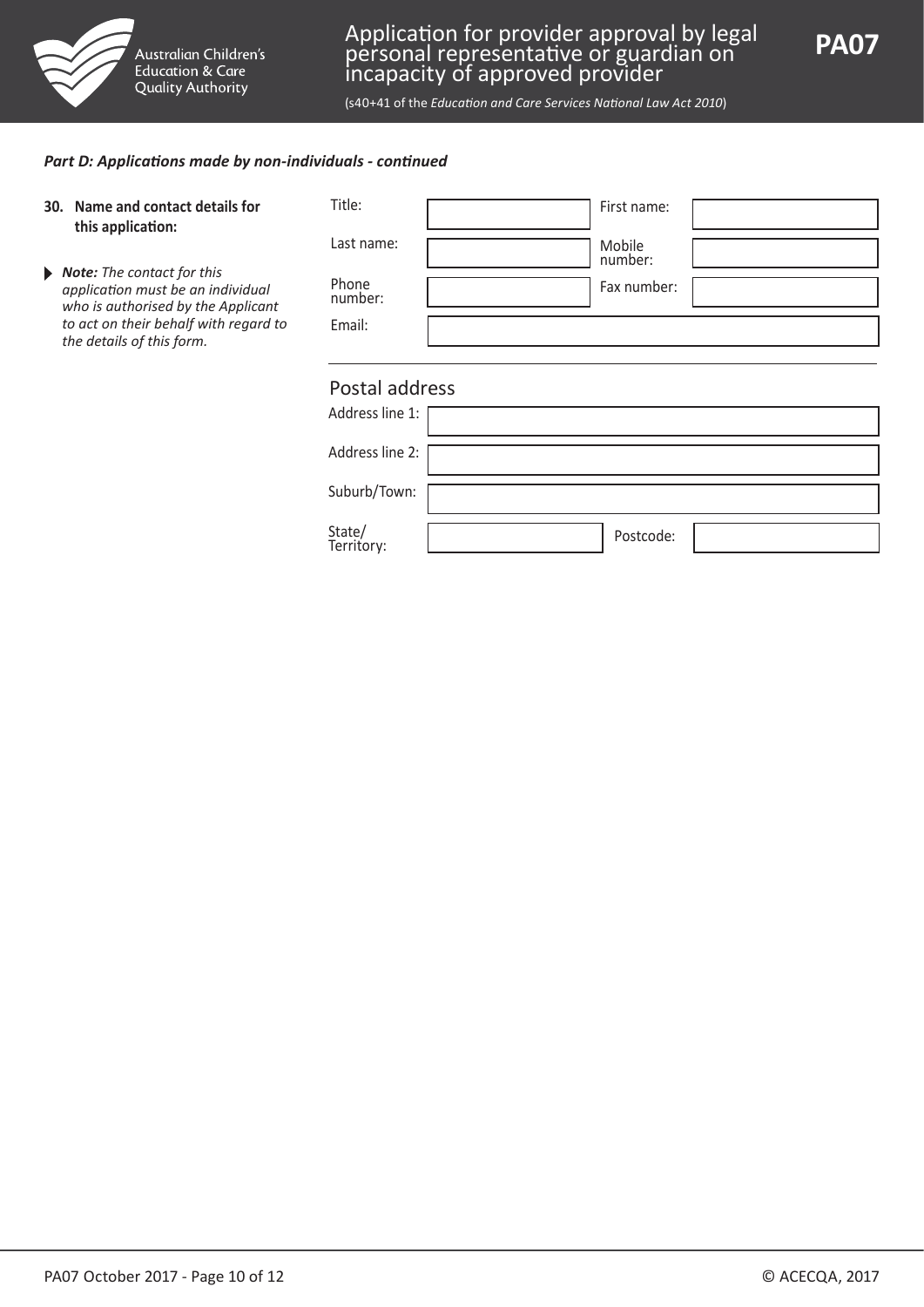

(s40+41 of the *Education and Care Services National Law Act 2010*)

## Part E: **Declaration**

### Who may sign?

- Individuals: the individual applicant/notifier
- Company: two directors of the company, or a director and company secretary, or if a sole proprietor, the sole director
- Incorporated Association: signed in accordance with the rules of the incorporated association
- Cooperative: two directors of the cooperative, or a direct and one other officer of the cooperative
- Partnership: a managing partner who is authorised to sign on behalf of the partnership
- Corporation: signed in a accordance with the rules of the corporation
- Government school council: signed in accordance with the rules of the council.

|                                                                                | [insert full name of person signing the declaration] of, |         |
|--------------------------------------------------------------------------------|----------------------------------------------------------|---------|
|                                                                                | [insert address], am _____                               | linsert |
| nosition/title of annicant (for example proprietor director partner president) |                                                          |         |

position/title of applicant (for example, proprietor, director, partner, president)].

and I am

the applicant

| a person authorised to sign on the applicant's |  |
|------------------------------------------------|--|
| behalf.                                        |  |

**Note:** *please tick one box only*

I declare that:

- 1. the information provided in this form (including any attachments) is true, complete and correct
- 2. I have read, understood and agree to the conditions and the associated material contained in this form
- 3. I understand that the regulatory authority and/or ACECQA have the right (but are not obliged) to act in reliance upon the contents of this form, including its attachments
- 4. I have read and understood a provider's legal obligations under the Education and Care Services National Law
- 5. the regulatory authority is authorised to verify any information provided in this form
- 6. some of the information provided in this form may be disclosed to the Commonwealth for the purposes of the Family Assistance Law and may be disclosed to other persons/authorities where authorised by the Education and Care Services National Law or other legislation
- 7. I am aware that under the Education and Care Services National Law penalties apply if false or misleading information is provided, and
- 8. I agree that the regulatory authority may serve a notice under the National Law using the contact details provided in this application, including the postal, street or email address or fax number (in accordance with section 293 of the National Law).

| Signature of person making the declaration: |        |  |
|---------------------------------------------|--------|--|
|                                             |        |  |
| Signed at:                                  | on the |  |

*Note: If necessary, please complete the second declaration over the page.*